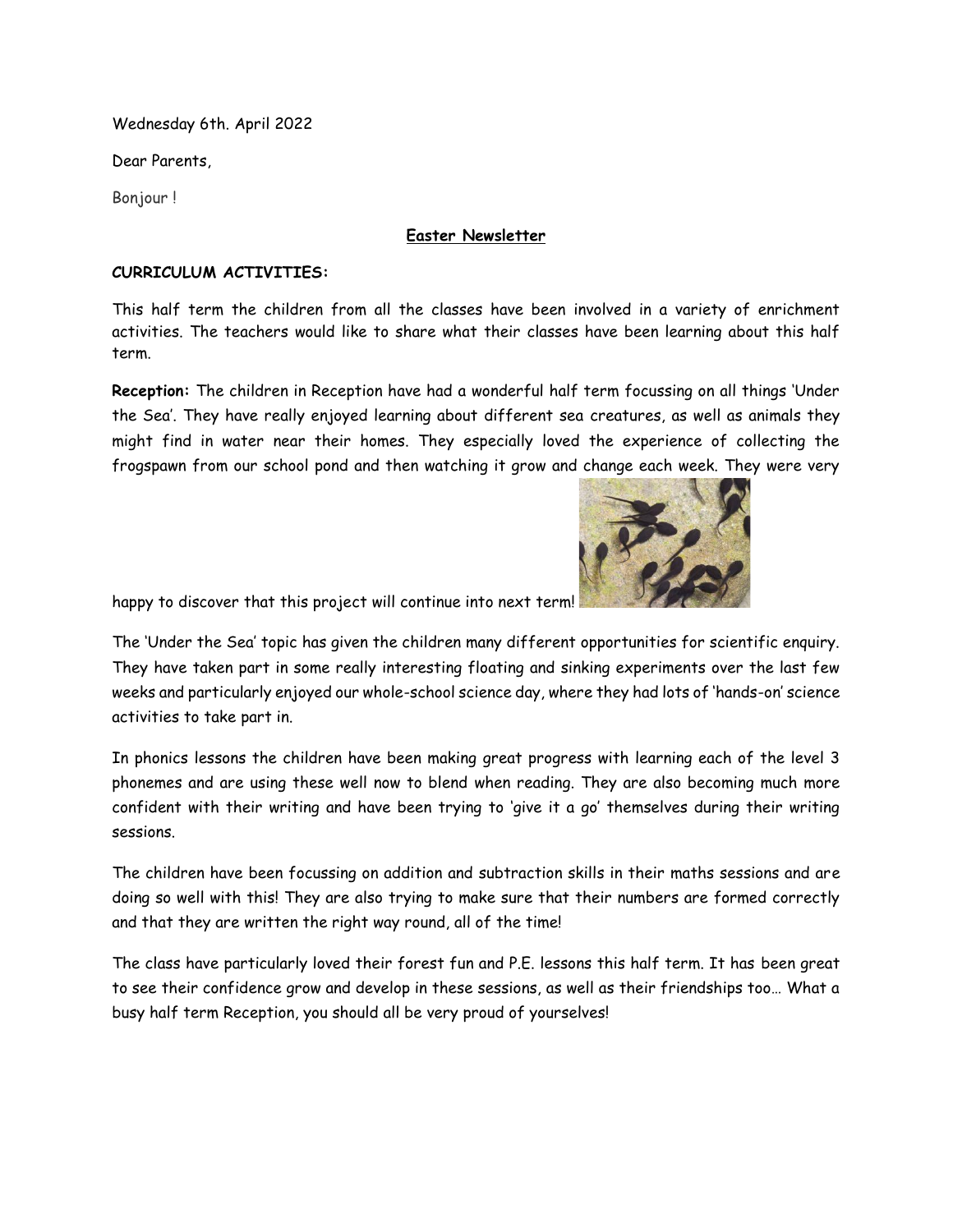**Year 1:** Year 1 have packed an awful lot into this half-term! The children really enjoyed their 'Great Fire of London' history topic. They were keen to find out what happened back in 1666 and did a wonderful job writing letters to King Charles II, as well as their own eyewitness accounts as though they were the children of Samuel Pepys. They learned plenty of facts about the fire and their Great Fire of London artwork was also amazing!

The children have also enjoyed our recent work on Information Texts in English, and have learned all about Neil Armstrong and the Apollo 11 mission, as well as finding out more about London. They proved themselves to be super detectives and did some lovely research for both topics.

In English, they have also been learning about instructions. They followed the instructions beautifully to make themselves a pirate hat (Fudge even got one!) and then wrote a set of 'How to …' instructions the following day. It was great that some children had remembered how to do it and even made their own pirate hats at home!



In maths they have been exploring measurement. This has been taught practically this half term and the children have been learning to measure length and height with a ruler accurately. They have also been working hard solving practical time problems, as well as learning to tell the time to half past the hour. Please could we ask that your child practises reading the time at home?

After Easter, there will be a big 'push' on learning key number facts for their Beat That! mental maths tests. The children continue to do well with their doubling and counting (in 2s, 5s and 10s) skills and we are pleased with their progress learning their number bonds to 10 – some are even now working on their number bonds to 20!

In science the children have been learning all about seasonal changes and in particular have been looking at how this affects both humans and animals. When the weather was lovely all the children went on a wonderful spring walk to explore the changing environment. For science day the children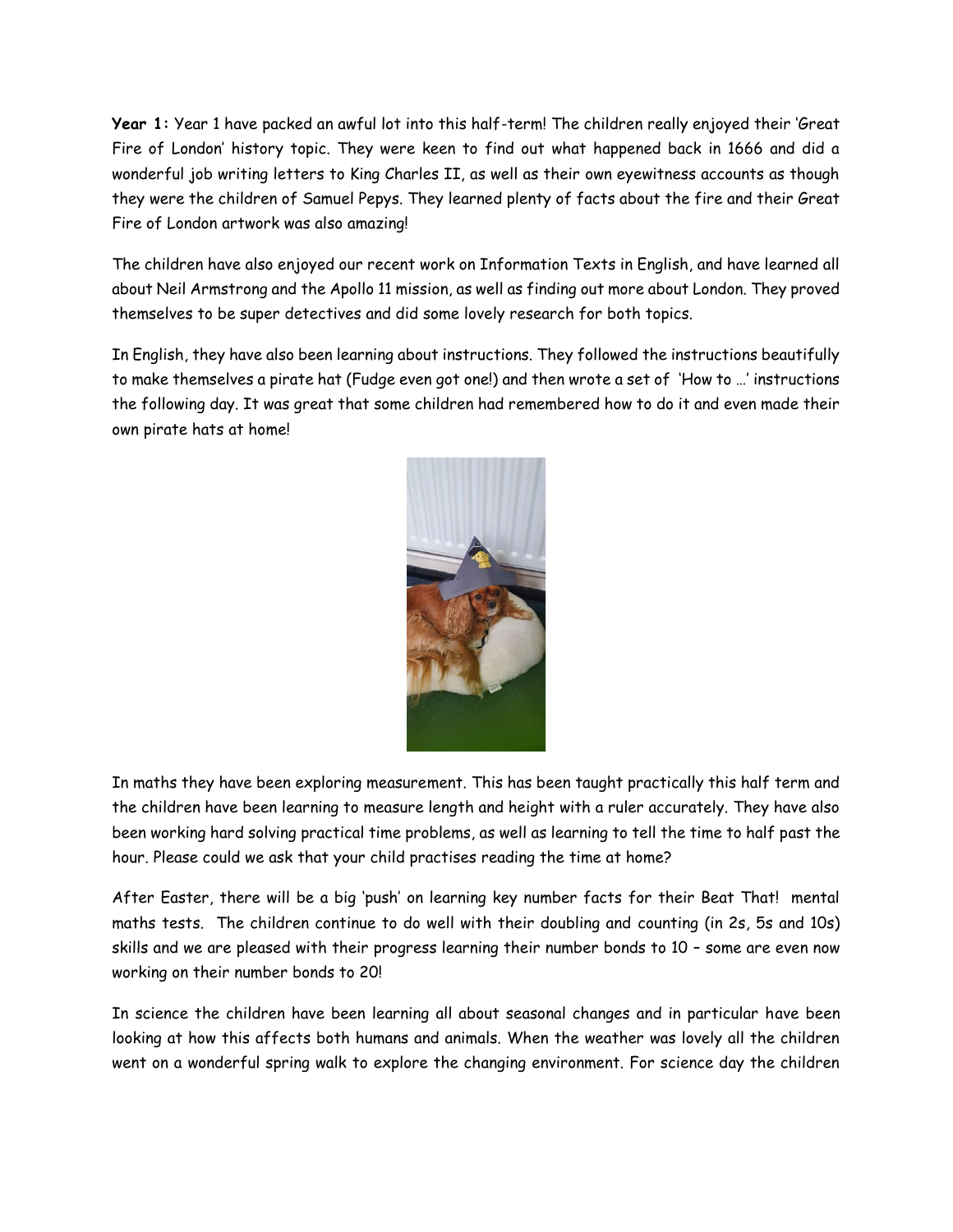compared seasons, looking at which months were in which season and creating some beautiful blossom trees to signify the beginning of the spring season. Great fun was had by all!

In geography the children have been learning about The United Kingdom (flags and capital cities of the four home nations), as well as looking at London in more detail. After Easter, they will turn their hands to weather forecasting and will be finding out more about weather around the UK. They will also be completing their DT topic 'A Moving London Postcard' after the break.

Their computing work this half term has been mainly the programming of the Bee Bots. We have also looked at search engines this half term and saved pictures we have searched for in files to use later to make a pic collage. They have also produced some fabulous topic-related work on the computers and iPads this half-term.

The R.E. focus for this half term has been on what it is like to belong to a faith community and we have all brought in our favourite teddies to explain to everyone why it is their favourite and why it belongs to them. This topic will be continued next half term.

Many thanks again to those of you who have worked with your child on homework tasks (including reading and spellings). It is much appreciated and really does make a huge difference. Well done also to all the children who have completed some – or even all – of their Spring Reading Challenges … it has been so lovely to see their photos and video clips on Tapestry.

Finally, well done to the children who attended Art Club this half term – we had a lovely time! Art Club has now finished, but French Club will start next term – look out for a letter coming home after the holidays. Many thanks for your support this term – the children have now earned a well-deserved rest after a very busy half-term.

**Year 2:** In English lessons, Year 2 have been studying the long-awaited topic of dinosaurs! They have learned to pronounce some very difficult dinosaur names and use their knowledge of alphabetical order to create dinosaur indexes. The children then researched a particular dinosaur skill and created a report all about this dinosaur, including a physical description, references to what it ate, where the fossils were found and other fascinating facts!! They are looking forward to writing dinosaur poems using the four sentence types; questions, statements, commands and exclamation sentences.







Our Dinosaur Day was a huge success and the children impressed us greatly with their enthusiasm and with their quality of questions. Mr Plater, the curator of the Hull Dinosaur Museum brought some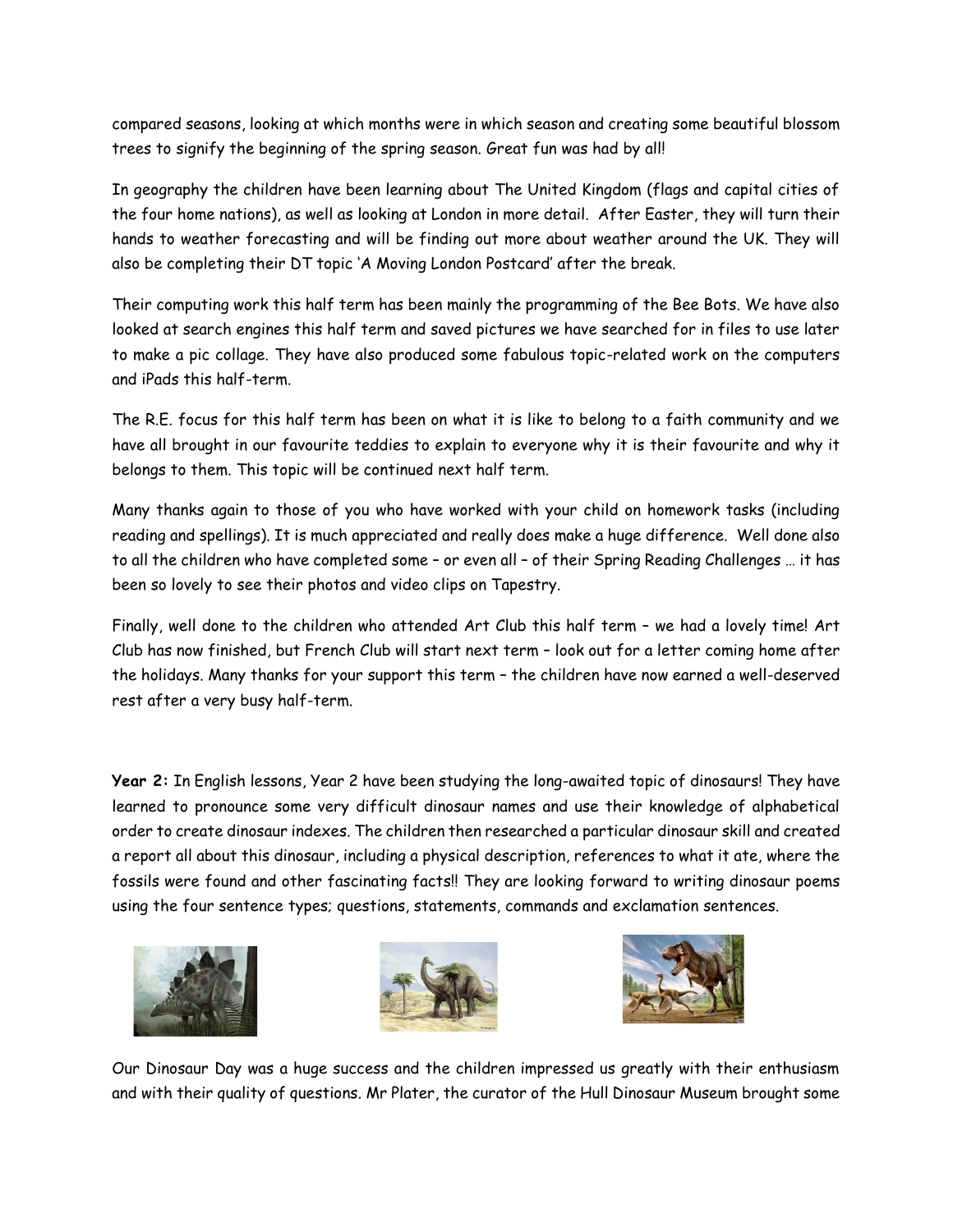amazing things with him, including the skull of an Allosaurus, a variety of teeth, claws and bones and some amazing fossils of ammonites and starfish.

In Maths, the children have been learning about 3D shape and had great fun making models of shapes using straws, geoshapes and polydron. The children showed great patience and resilience as these activities were very tricky. They have learned about position and direction and enjoyed guiding the Probot (a programmable toy car) around a floor mat, using various commands including forwards, backwards, left and right turns.

In the first week back after the February half term, we had our Katie Morag Day. The children looked great in their costumes. We had a fantastic and very busy morning making our Katie Morag winding mechanisms as well as some porridge. In the afternoon we learned a Scottish reel and had the pleasure of a visit from Mr Horrocks who played for us on his accordion.

Our topic on St. Lucia has been really enjoyable. We have all loved learning about this beautiful island in the sun! Along the way we have compared St. Lucia to the Isle of Coll and discussed many geographical similarities and differences. This has included daily checks on the weather, in which we have seen the temperatures in St. Lucia rise to 32° and the temperatures in Coll fall to 7°!!!



In R.E the children have learned about some of the events in the lead up to Easter, including Palm Sunday, The Last Supper and Good Friday. It has been wonderful to listen to the children's sensible and thoughtful contributions to each lesson.



Science Day was a huge success! We watched a fabulous show in the morning all about 'Forces.' We then made our own bubble mixture using Fairy Liquid, water and sugar. In the afternoon we looked at how the colours of felt pens separate using filter paper and water. Finally we tested to see which was the most absorbent kitchen roll…………it was Aldi's Ultra Super Soaker!

A huge congratulations to all of the children who have been awarded with a book prize for their many reads at home. Remember every five reads means a sticker on the bookmark.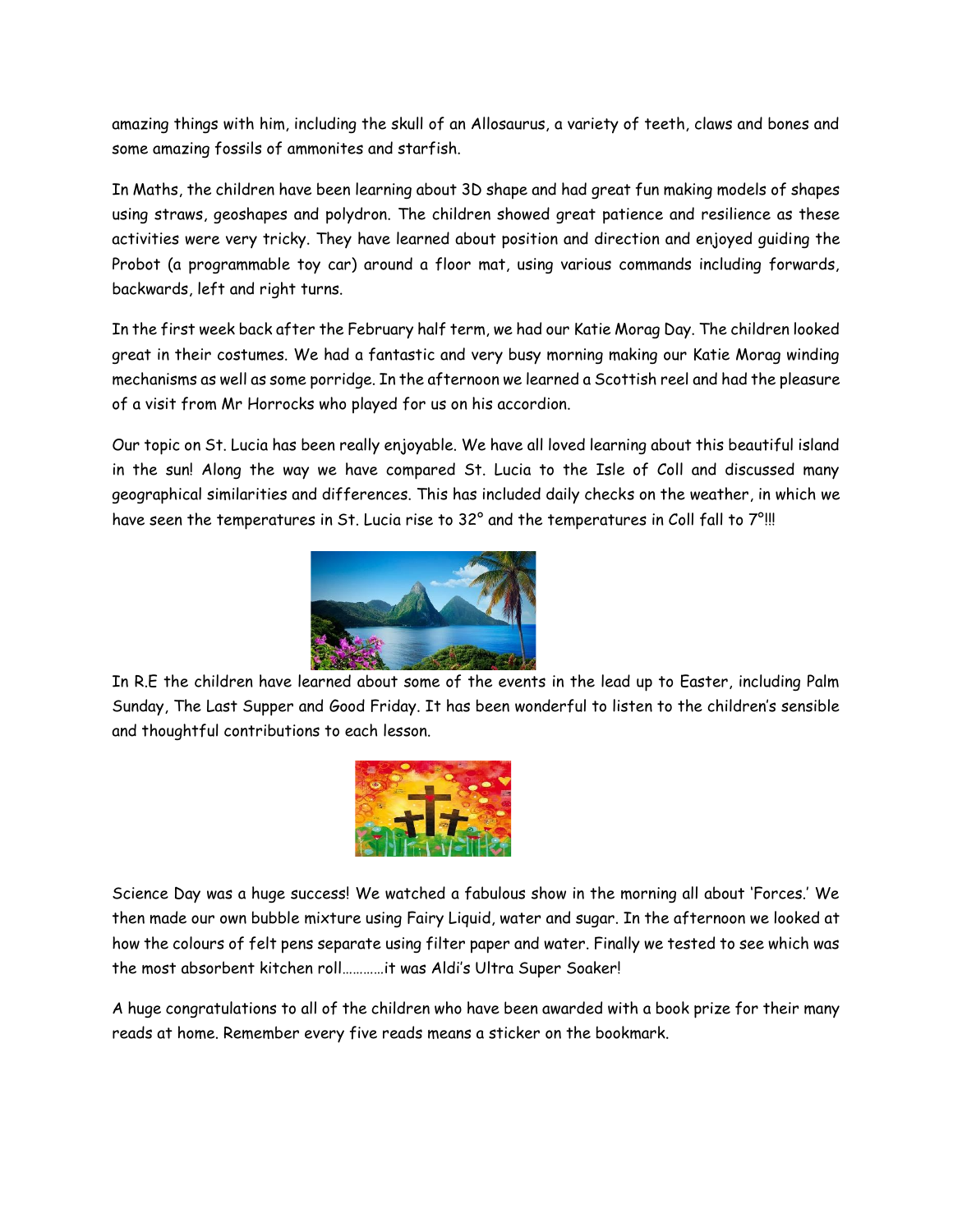Year 3: Year 3 thoroughly enjoyed World Book Day on 4<sup>th</sup> March. Their costumes were amazing and they took part enthusiastically in all the book-related activities on the day.

In English, the children have been listening to, analysing and writing myths. I have been very impressed with their use of rich, descriptive vocabulary in these stories, particularly in relation to their chosen mythical creatures. They have also been learning how to write historical reports based on the History topic of Ancient Egypt. They researched one particular aspect of life in Ancient Egypt before planning and writing their own historical reports on papyrus. They completed the reports by decorating them with hieroglyphs. The children have taken a great deal of care with this work to produce eye-catching and informative reports. Well done!



The children have worked very enthusiastically throughout all the History lessons about Ancient Egypt. They have investigated the importance of the River Nile and how archaeologists use artefacts to build a picture of life at that time. They have learnt about Tutankhamun, Egyptian hieroglyphs, mummification and the afterlife and some important Egyptian gods and goddesses. The trip to Bolton Museum significantly developed the children's understanding of Ancient Egyptian life and beliefs. Their behaviour was exemplary throughout the visit. Well done, Year 3! They are now thoroughly enjoying designing and making their own Egyptian mummies in Art lessons.

In Maths, the children have worked hard developing their ability to use standard methods of multiplication and division, including division with remainders, and answer a range of associated reasoning and word problems. They have been using practical equipment to develop their understanding of mass, using balance scales and weights to estimate, compare and measure mass.

In PE, the children have been extremely lucky to have Cricket lessons from Ian Shaw from Lancashire Cricket Club. The children have loved these sessions and have clearly developed a wide range of skills in a very short time. They have also enjoyed learning new Gymnastics skills in lessons from Mrs. Crossley and Miss Ewbank on Tuesday afternoons.

Science Day on 25<sup>th</sup> March was a great success. Year 3 spent the morning investigating the different parts of a flower by dissecting tulips. After that, they learnt how the different flower parts are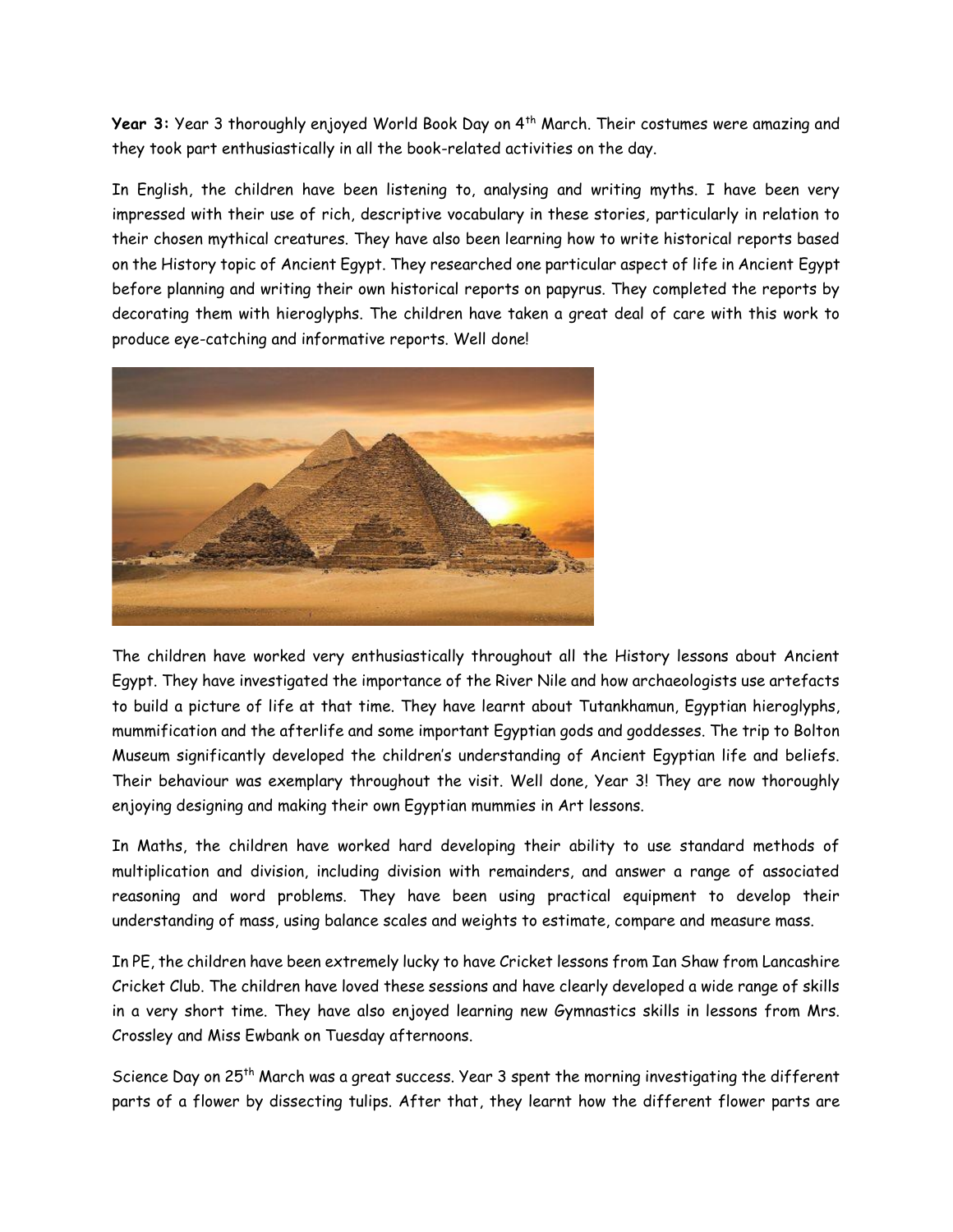involved in the process of pollination and fertilisation. The children thoroughly enjoyed the Science show in the afternoon and were still talking about it on the Monday morning!

**Year 4:** Year 4 have had a very busy half term! In maths, they finished their work on multiplication and division, then moved onto finding the area of rectilinear shapes before starting to learn about fractions.

In English, they have been working on play scripts and explanation texts. They have also done a wonderful report based on their History topic.

The children have been learning all about how transport changed in Manchester during the Industrial Revolution. They have also been looking at how these transport changes helped to change Oldham



from a tiny village into the town it is today.

Year 4 have also been designing and making their own pizzas! By the time you read this, you will have seen the finished product. To get to this point, the children sampled existing pizzas from the supermarket and a variety of cheeses before deciding on their final design.

The children in Year 4 have also been learning about Sound. On Science day, they conducted a number of experiments into how sound is made and how to change its volume and pitch. They have also been learning about how you hear sounds and investigating how sound travels differently through a solid than it does through a gas.

**Year 5**: Year 5 have been learning all about Biomes in their Geography work this half term. They have been finding out how plants and animals are adapted to survive in their biome. Some wonderful, imaginative classwork and homework has been created for this topic.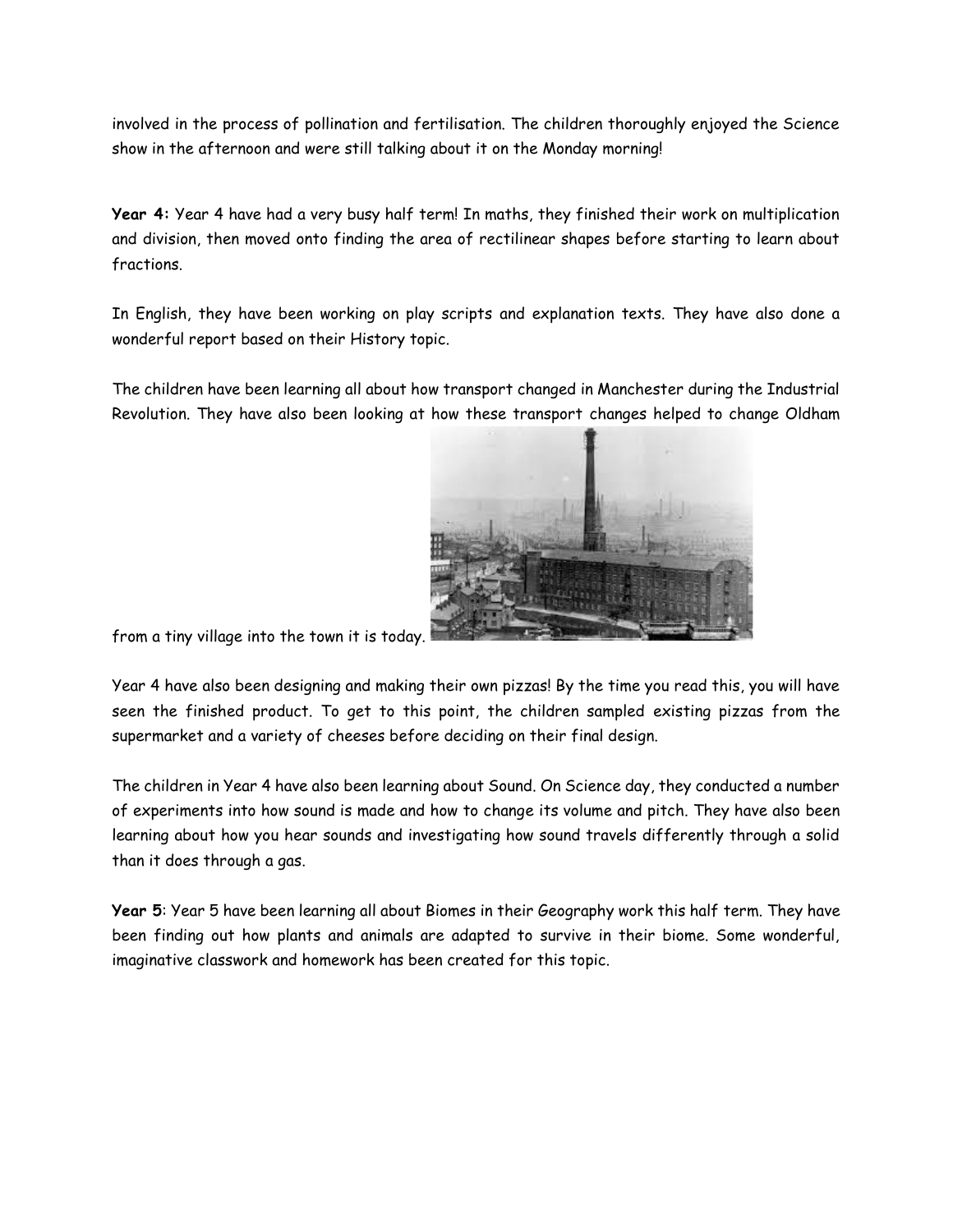

In Science, Year 5 have been learning about forces. They investigated the amount of friction caused by different materials by launching rocket balloons along different tracks. They found that string created very little friction because the balloon travelled along the string track easily and it the quickest time. Bumpier surfaces, like wool, velvet ribbon and sequin thread created lots of friction and the balloon struggled to travel along those tracks. The children had a wonderful time on Science Day- they especially enjoyed the Science Show at the end of the day.

In PE, Year 5 have been perfecting their gymnastics skills with Mr Rawlinson from Sports Development. They have been practising balances, rolls and sequences. They have been playing cricket with Mr Shaw from Lancashire Cricket Club for outdoor PE. In the sessions, the children have been learning how to bowl, field and strike with accuracy. Their throwing and catching skills have really improved and they are all becoming fantastic batters.

In computing, Year 5 have been busy coding. They have manipulated the speed, direction and location using the coding program on Espresso. They have also learned how computers can generate random numbers and how these can be used in simulations.

To end the half term, Year 5 have been completing outdoor and adventurous activities at 'The Anderton Centre'. The trip consisted of low ropes, tree climbing, map reading/orienteering, canoeing and rafting. They have been using their problem-solving skills and have been working cooperatively as a team. They have been very grown up and independent. Well done!

**Year 6**: In P.E. and Games, children have been developing their gymnastics skills and learning the rules, skills and tactics needed for handball.

On Science Day children looked at the conditions needed for microorganisms to grow. They carried out an experiment with yeast to find the best conditions for growth. They looked at how some microorganisms are harmful and those which are helpful.

Year 6 children have researched the importance of the Thames to the development of London from a Roman settlement to its usage today. The children have also used a variety of maps to locate London, know the names of some of the key boroughs and how to use an Underground map to travel in and around London including changing lines.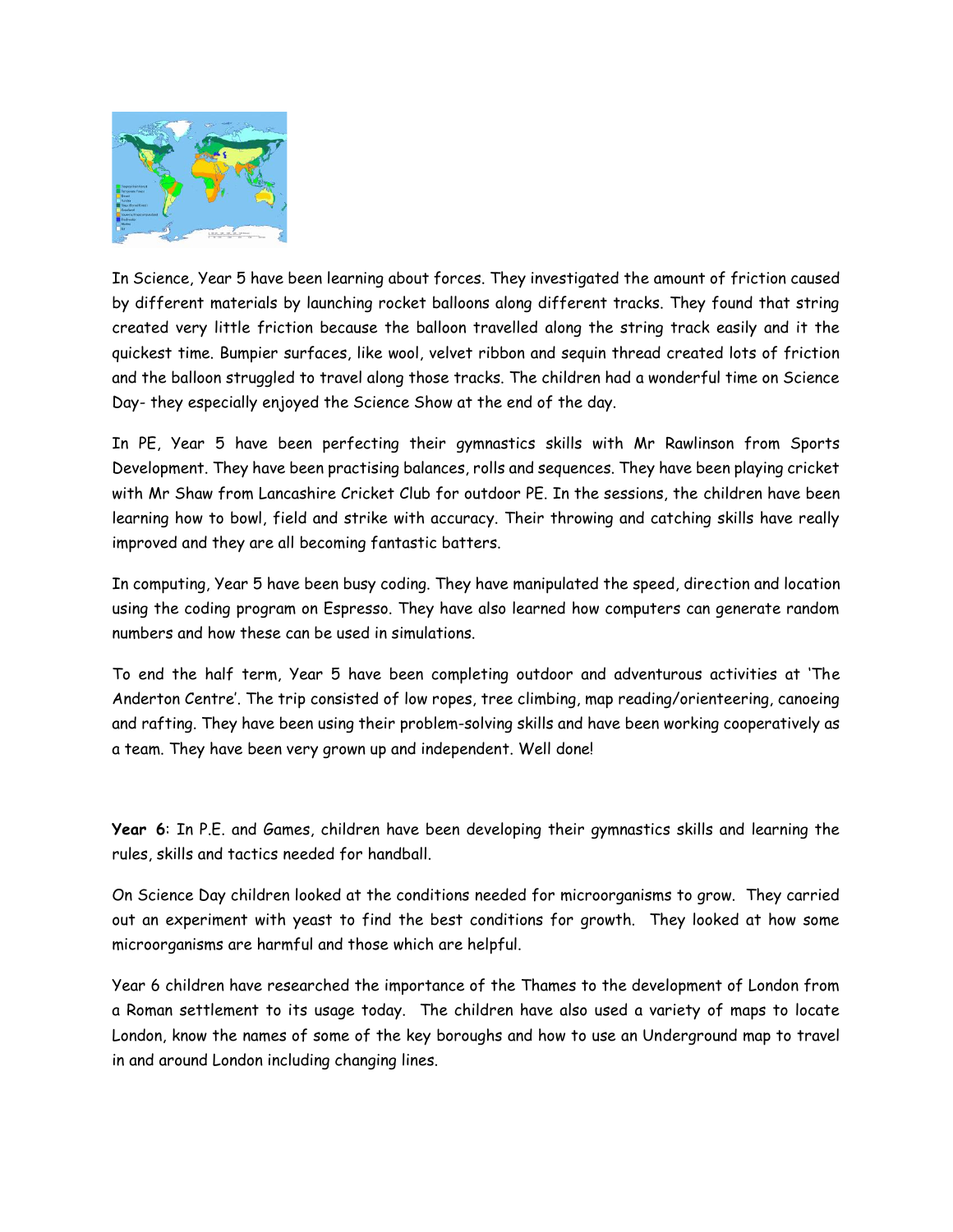As part of the London topic, we invited our local MP Debbie Abrahams in to speak to the children about her role as a Member of Parliament and what had inspired her to take on this role. The children were then able to ask questions related to many of the issues of today which included energy prices, the effects of pollution , global warming and the situation in Ukraine.

Year 6 had a wonderful trip to London. The tour took us around Buckingham Palace, Westminster, Harrods and along the banks of the Thames. As well as seeing many of the iconic landmarks, such as the Shard, the "Gherkin" and the "Cheese Grater", we were able to tour the grounds of the Tower of London, see the Crown Jewels and visit the exhibits in the White Tower and the Bloody Tower. Even the long journey did not seem to exhaust them!!!!!!!!!!



#### **GOVERNORS**

Sadly the Governors are saying goodbye to Rev. Adrian Burdon as he has decided to retire from being a Governor. Rev Burdon has been a Community Governor at Buckstones since 2018. This does leave a vacancy for a Community Governor if you know anyone who would be interested in becoming a Governor please ask them to contact the school office.

| Governor meeting                        | Agenda                                                                                                                                                                                                                                                                                                                            |
|-----------------------------------------|-----------------------------------------------------------------------------------------------------------------------------------------------------------------------------------------------------------------------------------------------------------------------------------------------------------------------------------|
| <b>Full Governors - 02.02.22</b>        | During the meeting the Governors:<br>• Received a report outlining what we<br>have been doing in school<br>• Reviewed the School Development Plan<br>• Reviewed our safeguarding procedures<br>and training<br>Reported on the fire drill<br>$\bullet$<br>Reviewed the Pupil premium strategy<br>$\bullet$<br>statement 2020-2023 |
| Curriculum Committee Meeting - 25.01.22 | During the meeting the Governors agreed and<br>discussed:                                                                                                                                                                                                                                                                         |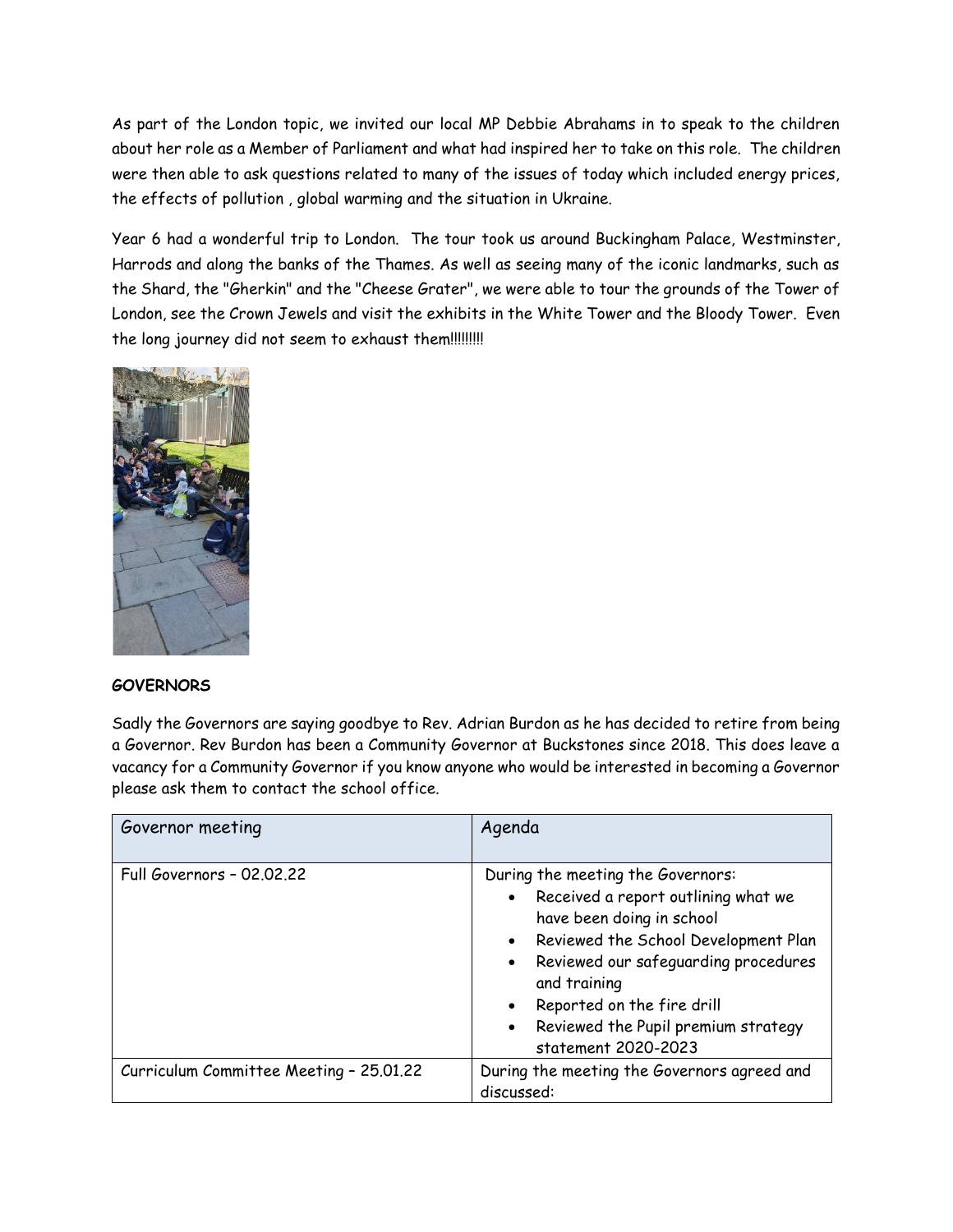|                                | Standards and reviewed the Sports<br>$\bullet$<br>Premium strategy.<br>The committee also reviewed and<br>agreed to update the following policies:<br><b>Writing Policy</b><br>Maths. Policy<br>Display Policy                                                                                                                                                                                                                                                                             |
|--------------------------------|--------------------------------------------------------------------------------------------------------------------------------------------------------------------------------------------------------------------------------------------------------------------------------------------------------------------------------------------------------------------------------------------------------------------------------------------------------------------------------------------|
| Pay/Finance - 15.01.22         | During the meeting the Governors discussed<br>and/or agreed:<br>the bursars report and noted<br>any differences within the cost<br>centres.<br>The committee reviewed and agreed to<br>update the following policies:<br><b>Financial Skills Matrix</b><br><b>Finance Policy</b><br><b>Charging Policy</b><br><b>Whistleblowing Policy</b><br><b>Financial Risk</b><br>Assessment<br>Best Value Statement<br>The committee also reviewed their SFVS and<br>their Benchmarking Report Card. |
| Premises/Health and            | During the meeting the Governors reviewed                                                                                                                                                                                                                                                                                                                                                                                                                                                  |
| Safety/Wellbeing/Health and    | and/or agreed:                                                                                                                                                                                                                                                                                                                                                                                                                                                                             |
| Safety/Safeguarding - 08.03.22 | The Fire Risk Assessment<br>The Interim Health and Safety Audit<br>report<br>Carried out a Health and Safety walk<br>around the school and the grounds.                                                                                                                                                                                                                                                                                                                                    |

## **UPDATED GUIDANCE FOR MANAGING COVID-19 IN SCHOOL**

The Government's "Living with COVID-19" approach to testing came into effect on 1st April 2022. This marks the end of the broad availability of testing for the general public. Regular asymptomatic testing is no longer recommended in any education setting.

#### **The updated advice to follow:**

• Children with mild symptoms such as a runny nose, sore throat, or mild cough, who are otherwise well, can continue to attend their education or childcare setting.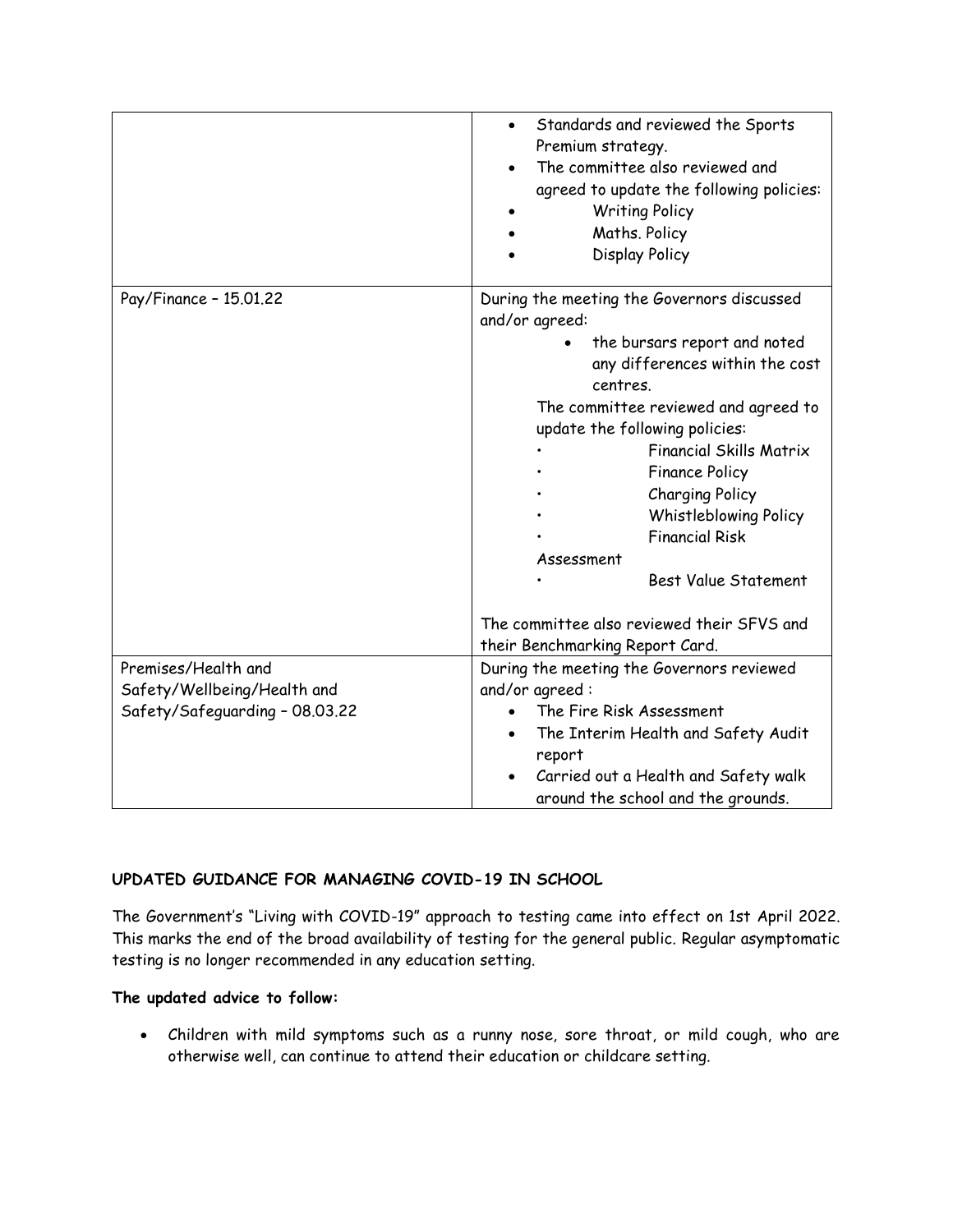- Children and young people who are **unwell and have a high temperature** should stay at home and where possible avoid contact with other people. They can go back to education or childcare setting when they no longer have a high temperature and they are well enough.
- If a child or young person has a positive COVID-19 test result they should try to stay at home and where possible avoid contact with other people for 3 days after the day, they took the test. The risk of passing the infection on to others is much lower after 3 days, if they feel well and do not have a high temperature.

## **WORLD BOOK DAY**

We all had a wonderful World Book day on Friday 4<sup>th</sup>. March. Everyone had made so much effort with their costumes and it was a lovely way to celebrate World Book Day.

## **FRIENDS OF BUCKSTONES**

The next Friends of Buckstones meeting is Thursday  $7<sup>th</sup>$ . April at 6.30pm at the Park Inn everyone is welcome to attend.

The children are enjoying reading their new reading books which the money the Friends of Buckstones has raised has been used to buy.

### **EASTER EGG COMPETITION**

The School Council Easter Egg competition has been a great success. The Easter Egg Competition which has raised £87 for the school. The entries were amazing and we are amazed at the standard of the competition. The winners all received an Easter egg which were kindly donated by Mr. and Mrs. Marsden. Thank you to everyone who entered.

The winners were: